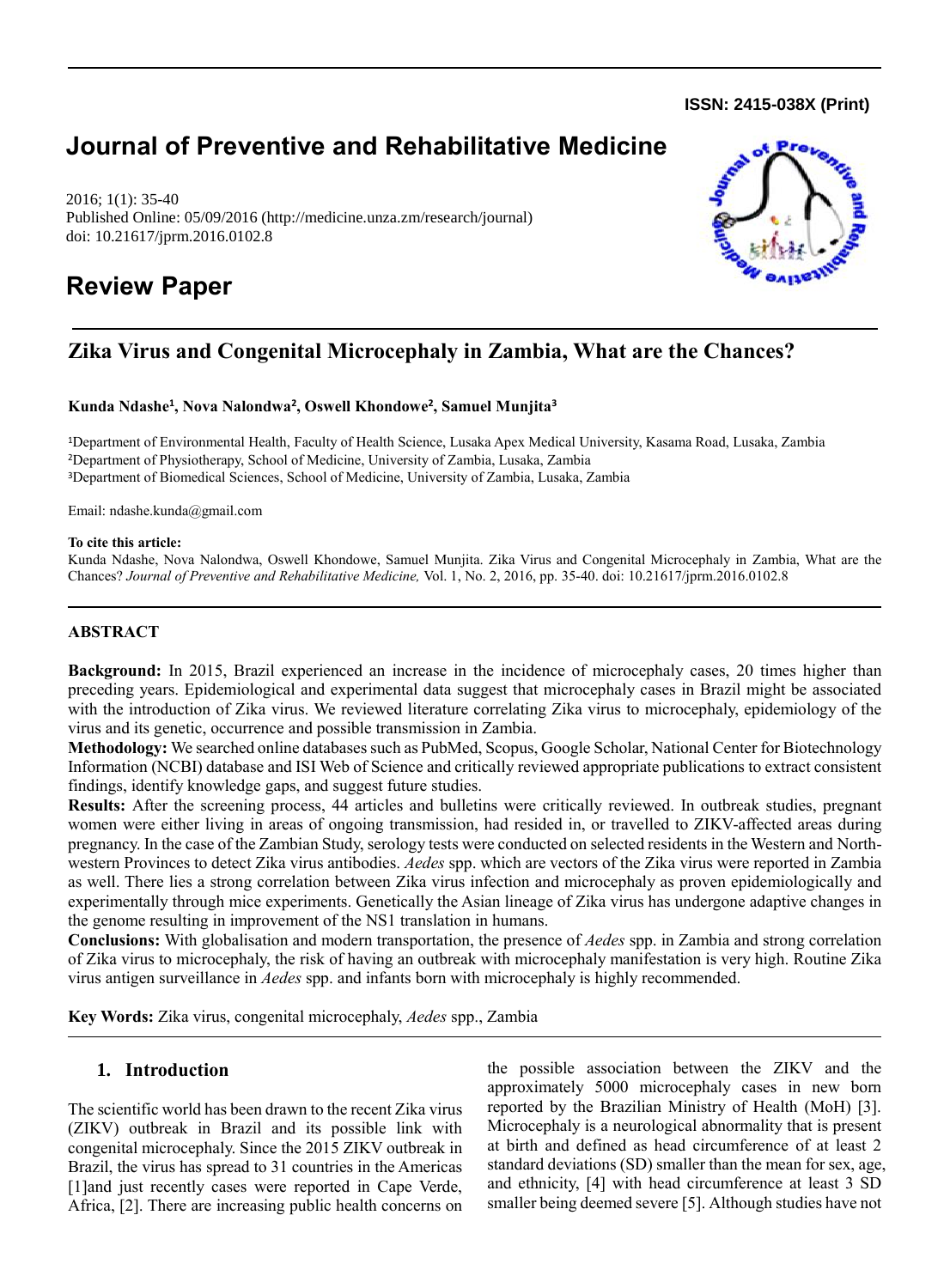36 Kunda Ndashe, Nova Nalondwa, Oswell Khondowe, Samuel Munjita. Zika Virus and Congenital Microcephaly in Zambia, What are the Chances? yet been conducted in Zambia, Health Grades Inc. Colorado, USA, estimates the prevalence of microcephaly in Zambia at1.0 per 10,000 births [6].In Brazil the prevalence of microcephaly was 0.5 per 10,000 before the sharp change in 2015 thereafter it increased to20 infants per 10,000 which was above the normal reported limits [7].The increase in microcephaly cases is worrying because several authors have suggested that the condition carries a grave prognosis for normal intellectual functioning of the child [8,9]. Children with microcephaly are prone to epilepsy [10,11], cerebral palsy [12,13], mental retardation [14], Ophthalmologic and audiologic disorders [11]. The World Health Organisation (WHO) declared a public health emergency of international concern on February 1, 2016 due to the global threat posed by the possible link of ZIKV to microcephaly [2,15].

The mosquitoes (*Aedes aegypti, Aedes albopictus and Aedes africanus*) responsible for the transmission of ZIKV [16] are currently abundant in Zambia [17] and therefore an introduction of the Brazilian ZIKV into the country would result in an outbreak with possible increase in congenital microcephaly cases. This article reviews the ZIKV and its genetics, association with microcephaly and the possibility of an outbreak in Zambia.

## **2. Methodology**

We searched PubMed, Scopus, Google Scholar, National Center for Biotechnology Information (NCBI) database and ISI Web of Science (up to May 24, 2016) using the following search terms:( "Epidemiology of Zika Virus", "Genetics of Zika Virus", "Zika Virus Infection", "Zika Virus and Microcephaly", "Microcephaly", "Zika Virus in Africa" "*Aedes* spp. in Zambia" and "Flaviviruses in Zambia"). We supplemented database searches by screening bibliographies of the articles. We also included epidemiology bulletins from World Health Organization (WHO), Pan American Health Organization (PAHO), and European Centre for Disease Prevention and Control (ECDC). All the articles were published in English. Eligibility criteria were original studies that reported cases of Zika infections, Zika Virus and microcephaly, disease vectors and epidemiology bulletins from the WHO, PAHO, and ECDC.

Two independent reviewers (KN, NN) screened article titles and abstracts to select articles for full-text screening. The reviewers of the current paper assessed full texts independently; in case of disagreement, they consulted a third author (OK), and agreed upon a decision by consensus.

## **3. Results**

The primary search identified 357 papers. We removed 124 duplicates. We screened 233 articles to assess eligibility, and excluded 170 that did not meet the inclusion criteria. We included 13 articles in the synthesis (7 case reports or case series and 6 surveillance or cross-sectional studies).

We also included 11 epidemiological bulletins and alerts from WHO, PAHO, and ECDC.

### **Characteristics of included studies**

The studies were conducted largely in South America: Brazil, Colombia, Puerto Rico, and Venezuela. Other studies were conducted in France, the USA and Zambia. In outbreak studies, pregnant women were either living in areas of ongoing transmission, had resided in, or travelled to ZIKV-affected areas during pregnancy. In the case of the Zambian Study serology tests were conducted on selected residents in the Western and North-western Provinces. Diagnostic tests to confirm the presence of ZIKV infection in pregnant women included reverse transcription polymerase chain reaction (RT-PCR) for ZIKV nucleic material and tests on serum, breast milk, amniotic fluid and urine samples. IgG and IgM antibody tests for viral ZIKV exposure were also conducted. For foetal imaging, ultrasound, computed tomography scanning for brain calcifications and magnetic resonance imaging were employed.

### **4. Discussion**

We reviewed 44 studies and epidemiology bulletins reporting genetics of ZIKVs, correlation of ZIKV to microcephaly and epidemiology of ZIKV worldwide.

### **Genetic Analysis of Zika Viruses**

Zika virus is a single-stranded, positive sense RNA virus with a 10.7-kb genome encoding a single polyprotein that is cleaved into three structural proteins (a) Capsid  $(C)$ ,  $(b)$ Pre-membrane/Membrane (prM/M), (c) Envelope (E) and seven non-structural proteins (NS1, NS2A, NS2B, NS3, NS4A, NS4B, and NS5) [18]. It is a member of the family Flaviviridae, genus Flavivirus, and classified by sequence analysis into three genotypes East and West African and Asian [19]. The genus Flavivirus includes West Nile virus, dengue virus and yellow fever virus [18]. Zika transmission can be categorized into two routes (a) mosquito-borne and [20] (b) non-mosquito transmission [21-23]. Mosquitoes known to transmit ZIKV among humans are *Aedes aegypti, Aedes albopictus* and *Aedes africanus* [20]. There is increasing evidence to support non-mosquito transmission of ZIKV in humans, the virus RNA has been detected in amniotic fluid of mothers whose foetus had cerebral abnormalities detected by ultrasonography [24]. In another case, viral antigen and RNA have been identified in the brain tissue and placenta of children who were born with microcephaly and died after birth [25] thus supporting vertical transmission of the ZIKV. Sexual transmission of the ZIKV has been reported to a partner in Paris of returning male traveller who captured ZIKV infection in Rio de Janeiro, Brazil [26].

Changes in nucleotide composition have long been noticed as an important evolutionary mechanism and a tell-tale of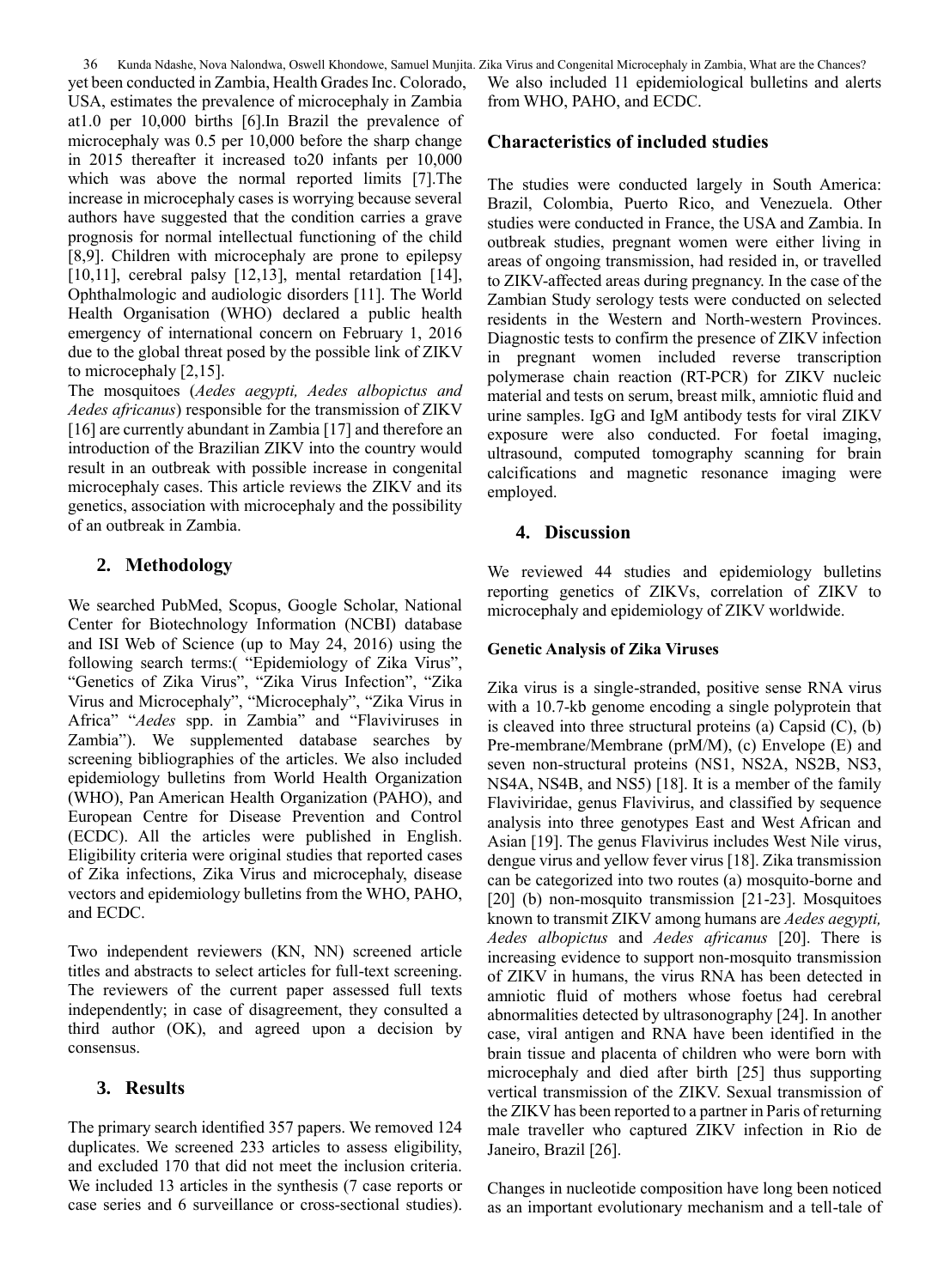viral adaptation to host [18]. The link of congenital microcephaly to ZIKV has led to scientists extensively studying the genome of the virus for any mutational changes. Until 2012, there were eight genomes available; however, post 2012, 42 genomes have since been reported in the public domain (till 20th March 2016) of which 25 genomes reported post January 2016 [27-29]. Based on serologic and genetic properties, three lineages of ZIKV have been established, namely, East African, West African and Asian [29]. The differences between the African and Asian lineages could explain the emergence of ZIKV in humans and raises concerns about the consequences of the adaptive genetic changes observed in NS1 and the recent increase in viral fitness [28,29]. Moreover, the limited number of human ZIKV cases in Africa could be associated to low viremia in humans, [29]. Researchers suggest that fitness gain is associated with improvement of the NS1 translation in humans by synonymous mutations. Synonymous mutations are a common source of variation, given the constrained nonsynonymous substitutions rate imposed to RNA viruses that have to negotiate successful infections, alternating between humans and mosquitoes [29]. It remains to be evaluated how the NS1 structural and immunological similarities associate to the aggravated symptoms observed when ZIKV and DENV co-circulate [27,28].

Shrinet and colleagues performed several genetic analyses to 50 ZIKV genomes currently available in the public domain (NCBI database). Year 2015 and 2016 outbreak samples (n=25) were compared against the year 1966 sequence from Malaysia ((HQ234499.1) [29]. The study revealed that the viral capsid (C) protein showed variations at five aa positions, namely, N25S, L27F, R101K, I110V and I113V in all the sequences. Envelope (E) protein of 2015-2016 isolates of ZIKV when compared to the reference Malaysian strain revealed changes at three positions, D393E, V473M and T487M in all sequences. Sequence comparison of pre-membrane (pr) protein showed three aa variations, namely, V1A, S17N, V31M in all the 2015 and 2016 sequences. The researchers further observed the non-structural protein sequences comparison of the isolates of 2016 and 2015 with the reference sequence from Malaysia isolate indicated that the nonstructural proteins of ZIKV is more conserved than the structural proteins. They reported that non-structural proteins namely, NS1, NS2A, NS2B and NS3 showed very few conserved changes as compared to NS4B and NS5 which showed 7 and 15 aa variations respectively. Malaysian strain did not have 5' and 3' UTR sequence available for analysis and also UTR information were absent for two sequences each from 2015 and 2016 isolates respectively. The analysis revealed that both UTR sequences (5' UTR and 3' UTR) were mostly conserved. Untranslated regions (5' and 3') are known to play important roles in flavivirus replication and virulence. The study revealed a balancing selection of the identified amino

acid variations thereby favouring fitness to the strains [29].

### **Possible Associations of Zika Virus Infection with Microcephaly**

Just after the reported increase of congenital microcephaly cases in Brazil, scientists have undertaken extensive research work to ascertain the association of ZIKV to microcephaly. In a review by Teixeira and colleagues (2016), they proposed two main points as evidence to support the association of microcephaly to ZIKV infection. Firstly, the geographical distribution of the cases of congenital microcephaly is consistent with areas of ZIKV outbreak. Re-examination of the Brazil MoH registry data revealed that the cases of congenital microcephaly were experienced by women that lived or visited ZIKV outbreak areas during the first or early second trimester of their pregnancy [24]. The second evidence was the identification through Reverse Transcriptase Polymerase Chain Reaction (RT-PCR) of ZIKV in amniotic fluid of two pregnant women whose foetuses had microcephaly [25], in tissue samples of deceased case and placenta of a woman who was reported to have had rash and later miscarriage within 8 weeks of pregnancy [28].

The second attempt to associate microcephaly to ZIKV outbreak was done using the Shepad's criteria for identifying teratogens [28]. The first Shepad's criterion states that a proven exposure to the agent must occur at a critical time during prenatal development. Data from Brazil MoH registry has shown that women with foetuses or infants with congenital microcephaly were either residence or at some point in the first trimester or early second trimester of the pregnancy had travelled to ZIKV outbreak areas [24]. The second criterion requires that two epidemiological studies of high quality support the association. The first epidemiological consideration is a study which was conducted during the Brazil outbreak, 88 pregnant women presented with rash that had appeared in preceding 5 days were tested for ZIKV RNA. Among all the pregnant women that were tested 72 were ZIKV RNA positive, further prenatal ultrasonography was performed on 42 women and only fetal abnormalities were only observed in 12 women [31]. The second epidemiological consideration is retrospective analysis of the ZIKV outbreak that took place in French Polynesia 2013- 2014 [32]. During that outbreak eight cases of microcephaly were recorded; the researchers used serologic and statistical data and mathematical modelling to estimate that 1% of the foetuses and neonates that were born to mothers who had been infected with ZIKV in the first trimester had microcephaly [32] a prevalence that was approximately 50 times as high as the estimated baseline prevalence. However, this estimate was based on small numbers, confidence intervals were wide, and the risk of other adverse outcomes (e.g., other brain anomalies) was not assessed [32]. The third Shepad's criterion states that there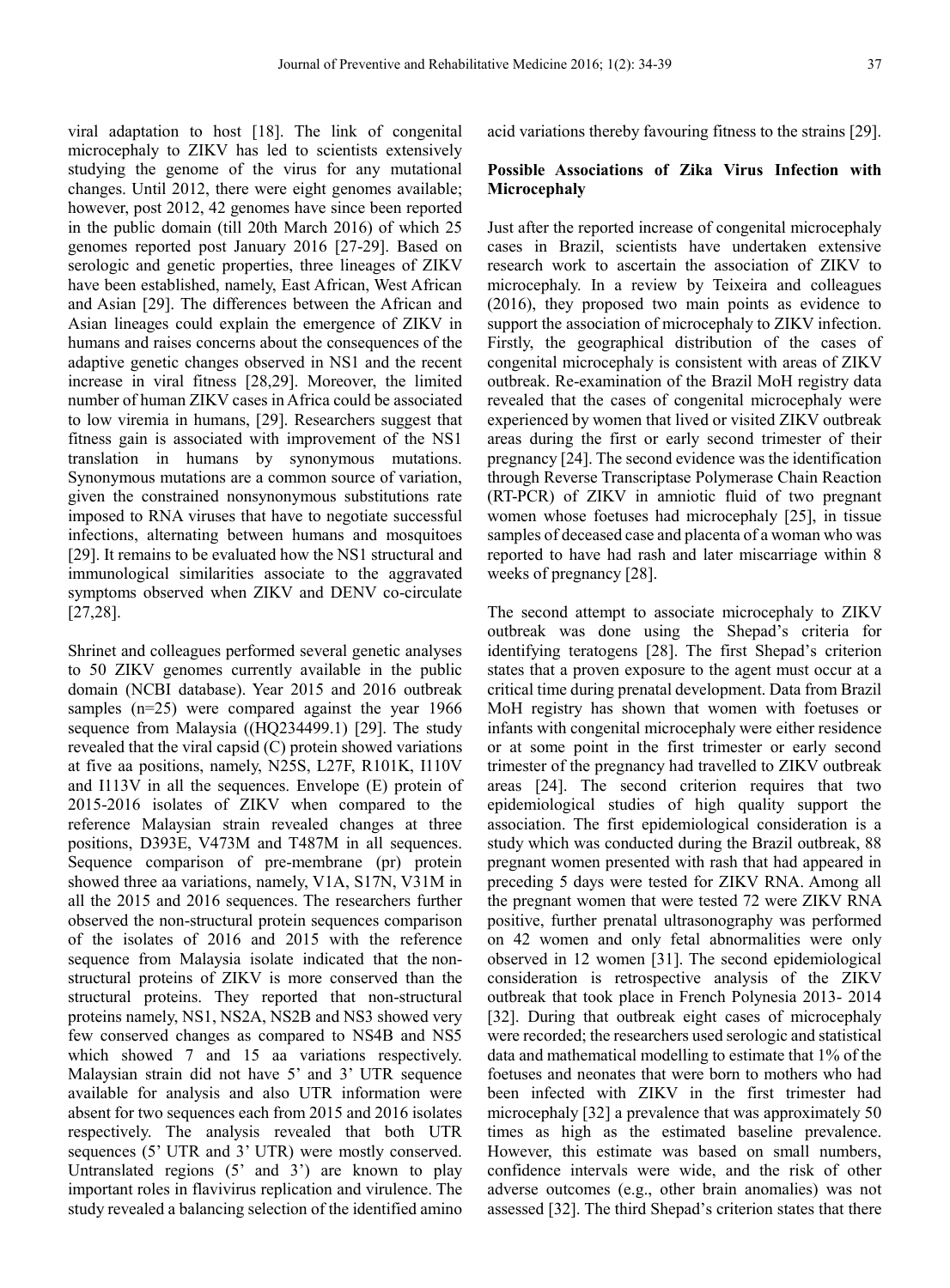should exist careful delineation of clinical cases with the findings of a specific defect or syndrome and in the case of the Brazil outbreak many foetuses or infants with presumed "congenital ZIKV infection" had a consistent pattern of microcephaly, intracranial calcification and other brain anomalies [24,31]. The fourth criterion states that with rare exposure comes rare defects. The reports of foetal or infant microcephaly among pregnant women that travelled to ZIKV outbreak areas fits in this criterion [24,26,33]. The fifth criterion requires the need for an animal model that shows teratogenicity. Recent studies have further linked the Brazilian ZIKV to congenital microcephaly through mice model experiments [34-36]. Cugola and colleagues reported that that Brazilian ZIKV crosses the placenta and causes microcephaly by targeting cortical progenitor cells, inducing cell death by apoptosis and autophagy, and impairing neurodevelopment [35]. This study further reinforces the growing body of evidence linking the Brazilian ZIKV outbreak to the alarming number of cases of congenital brain malformations [35]. The historical African ZIKV (MR766) was recently shown to infect cultured human neural precursor cells (NPCs), but unlike the contemporary ZIKV strains, it is not believed to cause microcephaly [37]. LI and colleagues investigated whether the Asian ZIKV strain (SZ01) could infect NPCs in vivo and affect brain development and the result was that it does replicate efficiently in embryonic mouse brain by directly targeting different neuronal linages. The research concluded that ZIKV infection leads to cell-cycle arrest, apoptosis, and inhibition of NPC differentiation, resulting in cortical thinning and microcephaly. The two studies on mice strongly link the Brazilian ZIKV to microcephaly [37]. The sixth Shepad's criterion states that the association should make biological sense. ZIKV appears to be neurotropic and can be seen in damaged presumably glial cells and neuron in the brain of new born with microcephaly [35,36].

### **Zika Virus and its vector in Zambia and a possibility of a microcephaly-related Zika Virus outbreak.**

In 2013, Babaniyi and colleagues conducted a sero-survey to determine the prevalence of arbovirus Zika, Dengue fever, Yellow fever and Rift Valley fever infections in the Western and North-western provinces of Zambia and they recorded a ZIKV antibody prevalence rate of 6.1% [38]. In the study the researchers tested for IgG and IgM antibodies against ZIKV. The mainstays of the routine diagnosis of ZIKV infection are the detection of viral nucleic acid (RNA) by RT-PCR and the detection of IgM antibodies by IgMcapture enzyme-linked immunosorbent assay (MAC-ELISA) [39]. The considerable cross-reactivity of flavivirus antibodies presents major challenges for the interpretation of serologic test results. For example, a recent ZIKV infection may also evoke a positive MAC-ELISA result for dengue [39]. In the case of the study by Mazaba-Liwewe and colleagues, 4.1% of the participants tested positive for Dengue IgG in the same study area (Northwestern and Western provinces) where the Zika IgG and

38 Kunda Ndashe, Nova Nalondwa, Oswell Khondowe, Samuel Munjita. Zika Virus and Congenital Microcephaly in Zambia, What are the Chances? IgM was found [40]. In order to rule out cross reactivity with other flavi viruses including dengue, Mazaba-Liwewe and colleagues conducted differential antibody tests by ELISA [40]. Antigen detection by RT-PCR offers a more definitive result and the test further provides information on the molecular characteristics of the circulating ZIKV [19]. Since antibodies (IgG and IgM) against ZIKV were detected in Zambia there is a possibility that the virus could be in circulation in the Western and North-western provinces [38].

> The *Aedes* spp. (*Aedes aegypti, Aedes albopictus and Aedes africanus*) are abundant in tropical climates and Zambia provides suitable ecological and climatic conditions for mosquito vector survival [18,41]. Masaninga and colleagues conducted a study on the distribution of Yellow Fever (YF) Virus vectors in North-western and Western provinces of Zambia and it was observed that the presence of *Aedes aegypti* was mainly in peri-urban areas and *Aedes africanus* in forested areas of North-western Province [41]. The two species (*Aedes aegypti* and *Aedes africanus*) formed 0.68% of the overall mosquito collection in the North-western province, where low densities and sparse distribution were observed for larvae and adult [41]. This study therefore reported the presence of the *Aedes* spp. in Zambia, mostly in North-western province.

> Increased human interaction through globalized trade and travel and the presence of *Aedes*spp in North-western province of Zambia possess very high risk of an Asian ZIKV outbreak in Zambia [42]. In May 2016, it was reported that in Cape Verde a ZIKV of Asian lineage and not African was isolated [43]. The country lies on the western coast of Africa and serves a tourist destination. It is therefore important that routine surveillance of the ZIKV is conducted by detection of viral antigens in areas (Northwestern and Western provinces) previously reported with seropositive populations. Deliberate steps should be taken to record all congenital anomalies such as microcephaly in all regions reported with ZIKV seropositive communities in Zambia. Routine ZIKV screening by detection of the virus antigen should be conducted in all cases of infants born with congenital microcephaly to rule out any possibility of ZIKV infection. Vector strategies including destroying mosquito breeding sites indoor residual spraying should be prioritised [42]. All Zambians preparing to attend the Olympic Games in Rio de Janeiro, Brazil, this year are advised to avoid mosquito bites, seek medical attention should they develop symptoms compatible with ZIKV infection (rash, fever, joint pains or conjunctivitis), and use condoms to prevent potential sexual transmission during or after visiting Brazil.

#### **Acknowledgements**

We would like to thanks Dr. Margaret Mweshi for the constructive criticism and guidance during the preparation of the manuscript.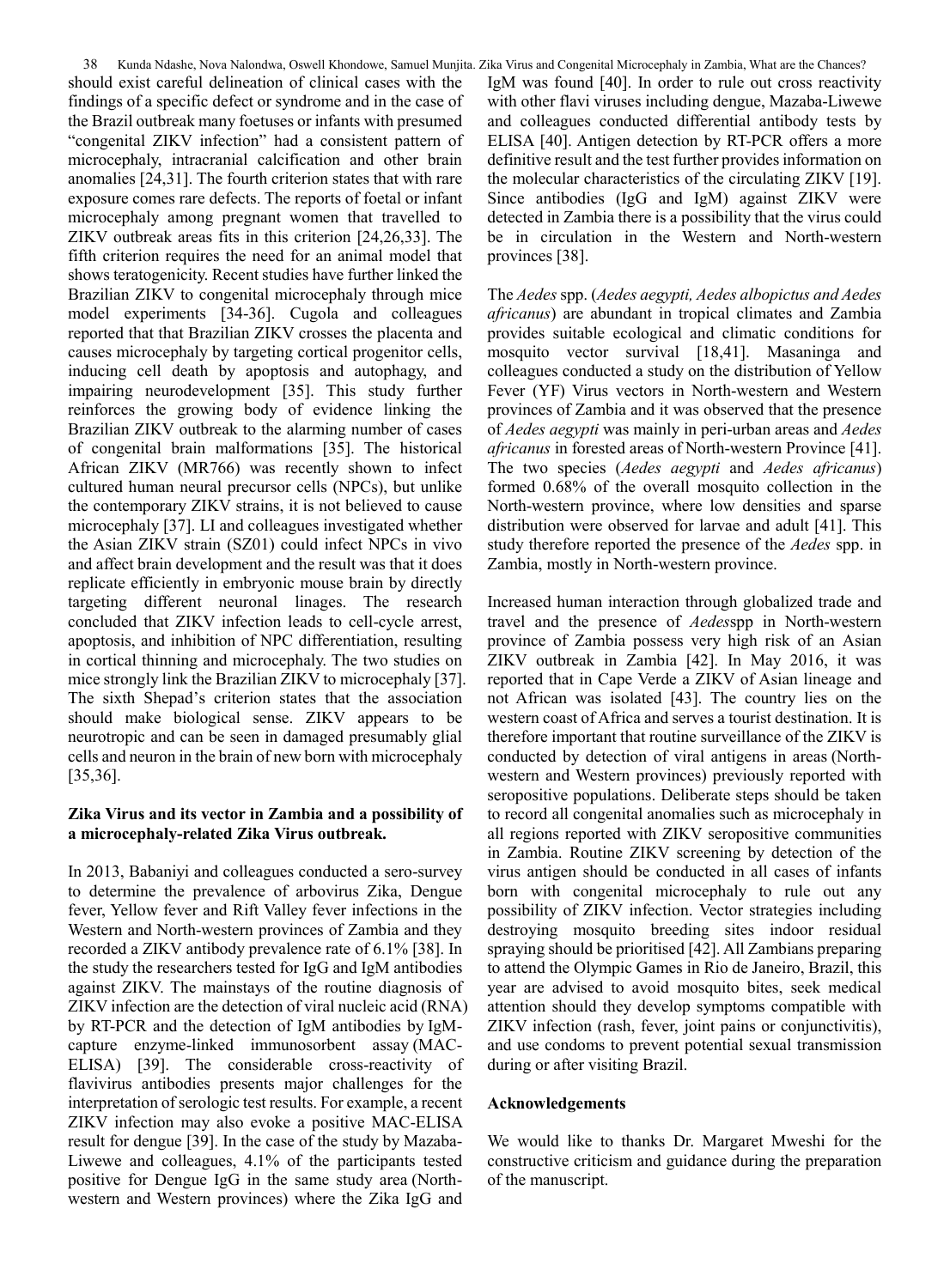#### **REFERENCES**

- 1. Zika virus spreads to new areas region of the Americas, May 2015–January 2016. MMWR *Morbidity and Mortality Weekly Report* 2016; 65:55-8.
- 2. Zika virus microcephaly and Guillain Barré syndrome. Geneva: World Health Organization, March 17, 2016 (http://apps.who.int/iris/bitstream/10665/204633/ 1/zikasitrep\_17Mar2016\_eng.pdf).
- 3. World Health Organisation, Zika virus outbreaks in the Americas. *Weekly Epidemiology Record.* 2015; 90:609-10.
- 4. Ashwal, S., Michelson, D., Plawner, L., Dobyns, B.W. Quality Standards Subcommittee of the American Academy of Neurology, the Practice Committee of the Child Neurology Society. Practice parameter: evaluation of the child with microcephaly (an evidence-based review): Report of the Quality Standards Subcommittee of the American Academy of Neurology and the Practice Committee of the Child Neurology Society. *Neurology*. 2009; 73:887–97.
- 5. Passemard, S., Kaindl, AM., Verloes, A. Microcephaly. *Handbook of Clinical Neurology* 2013; 111:129–41
- 6. Statistics by Country for Microcephaly [http://www.cureresearch.com/m/microcephaly/stats](http://www.cureresearch.com/m/microcephaly/stats-country_printer.htm)country printer.htm (seen on 3rd June 2016)
- 7. Schuler-Faccini, L. Possible association between Zika virus infection and microcephaly—Brazil, 2015. *MMWR. Morbidity and mortality weekly report*. 2016.*65*.
- 8. O'Connell, E.J., Feldt, R.H., Stickler, G.B: Head circumference, mental retardation and growth failure*. Paediatrics*. 1965. 36: 62.
- 9. Davies, H., Kirman, B.H: Microcephaly. *Archive of Diseases of Children*. 1962. 37: 623.
- 10. Abdel-Salam G.M., Halasz, A.A., Czeizel, A.E. Association of epilepsy with different groups of microcephaly. *Developmental Medicine and Child Neurology*. 2000; 42:760 –767.
- 11. Berg, A.T., Levy, S.R., Novotny, E.J., Shinnar, S. Predictors of intractable epilepsy in childhood: a case-control study. *Epilepsia* 1996; 37:24 –30
- 12. Watemberg, N., Silver, S., Harel, S., Lerman-Sagie, T. Significance of microcephaly among children with developmental disabilities. *Journal of Child Neurology*. 2002; 17:117–122.
- 13. Laisram, N., Srivastava, V.K., Srivastava, R.K. Cerebral palsy: an etiological study. *Indian Journal of Paediatrics*. 1992; 59:723–728.
- 14. Roboz, P. Microcephaly. *Australian Journal of Mental Retardation*. 1973; 2:173– 179.
- 15. Heymann, D.L., Hodgson, A., Sall, A.A., *et al*. Zika virus and microcephaly: why is this situation

a PHEIC? *Lancet* 2016. 387, 719–721.

- 16. Musso, D., Nilles, E.J., Cao-Lormeau, V.M., Rapid spread of emerging Zika virus in the Pacific area. *Clinical Microbiology and Infections*. 2014; 20: O595-6.
- 17. Masaninga, F., Muleba, M., Masendu, H., *et al*. Distribution of yellow fever vectors in Northwestern and Western Provinces, Zambia. *Asian Pacific Journal of Tropical Medicine.* 2014; 7(1): S88-S92.
- 18. Lindenbach, D B., Rice, M.C. Molecular Biology of Flaviviruses. *Advances in Virus Research* 2003; 59, 23–61.
- 19. Marrs, C., Olson, G., Saade, G., Hankins, G., Wen, T., Patel, J., Weaver, S. Zika Virus and Pregnancy: A Review of the Literature and Clinical Considerations. *American Journal of Perinatology*.2016. [http://dx.doi.org/10.1055/s-](http://dx.doi.org/10.1055/s-0036-1580089)[0036-1580089.](http://dx.doi.org/10.1055/s-0036-1580089)
- 20. Faye, O., Faye, O., Diawo, D., *et al*. Quantitative real-time PCR detection of Zika virus and evaluation with field-caught Mosquitoes. *Virology Journal*. 2013; 10, 311.
- 21. Lazear, H.M., Diamond, M.S. Zika Virus: New Clinical Syndromes and Its Emergence in the Western Hemisphere. *Journal of Virology*. 2016. 90, 4864–4875.
- 22. Cruz F.O., Paraná Fiocruz confirmed intrauterine transmission of the Zika virus. Available at: http://www.icc.fiocruz.br/pesquisa-dafiocruzparana-confirma-transmissao-intra-uterinadozika-virus. Accessed January 29, 2016.
- 23. D'Ortenzio, E., Matheron, S., de Lamballerie, X., *et al*. Evidence of sexual transmission of Zika virus. *New England Journal Medicine*. 2016.374(22).2195-2198.
- 24. Brasil, P., Pereira P.J., Gabaglia C.R., *et al*. Zika virus infection in pregnant women in Rio de Janeiro — preliminary report. *New England Journal of Medicine*. DOI: 10.1056/NEJMoa1602412.
- 25. Calvet, G., Aguiar, S.R., Melo S.A., *et al*. Detection and sequencing of Zika virus from amniotic fluid of foetuses with microcephaly in Brazil: a case study. *Lancet Infectious Diseases*. 2016 February 17 (Epub ahead of print).
- 26. Center for Disease Control and Prevention. Emergency Preparedness and Response: Recognizing, Managing, and Reporting Zika Virus Infections in Travellers Returning from Central America, South America, the Caribbean, and Mexico.

http://emergency.cdc.gov/han/han00385.asp (Accessed on January 18, 2016).

27. Lanciotti, S.R., Kosoy, L.O., Laven, J.J., *et al*. Genetic and serologic properties of Zika virus associated with an epidemic, Yap State,